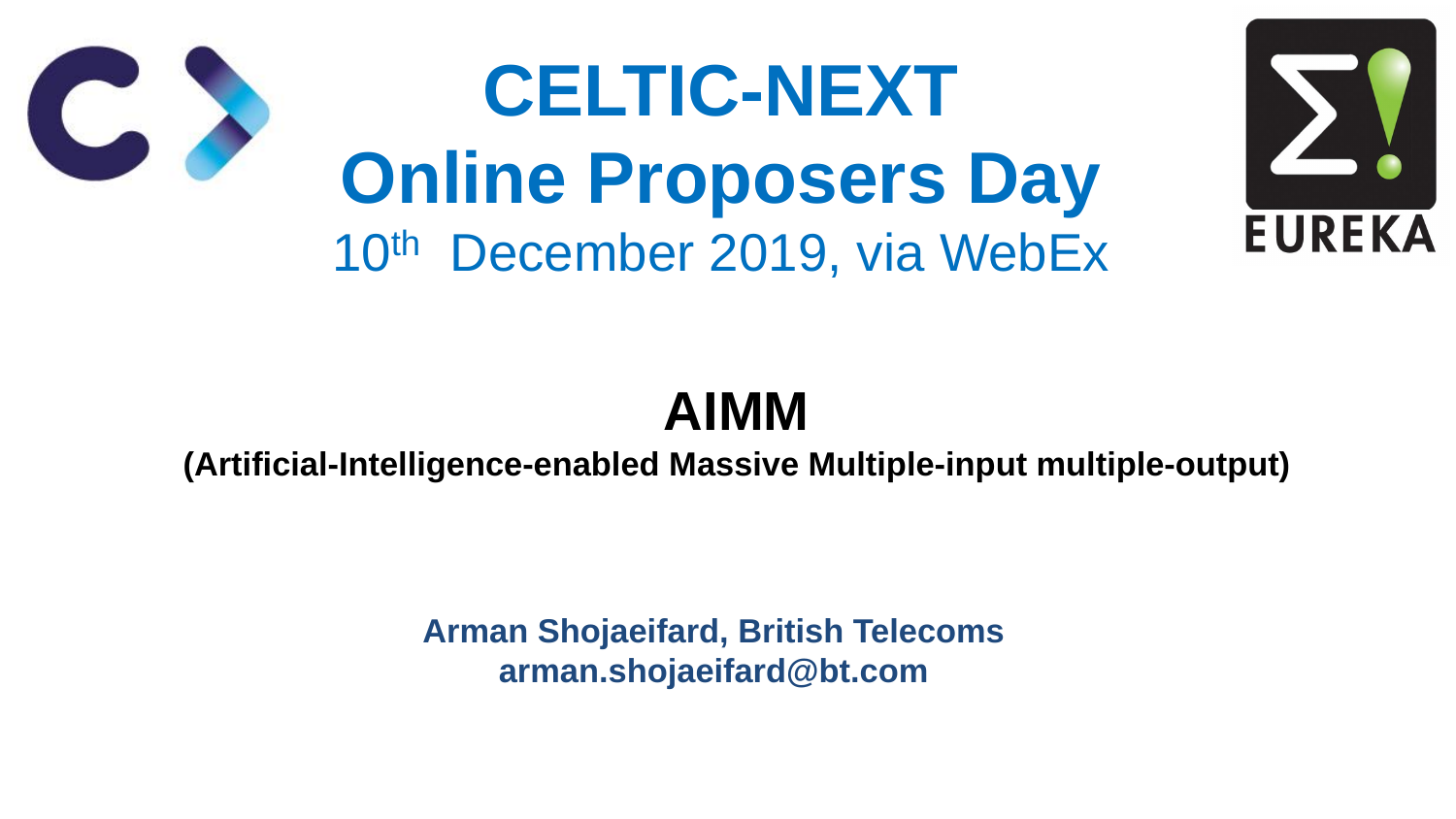## **BT Research and Innovation**

3rd largest investor in R&D in the UK over past ten years

2nd largest investor in R&D in the fixed line telecoms sector over past ten years

 $30+$ Direct university research relationships

Number of inventions filed in 2017/18

www.celticnext.eu *AIMM*, Dr Arman Shojaeifard, BT <sup>2</sup>

### 3rd highest number of patents filed with the European Patent Office of UK-based companies

### £2.5 billion spent on R&D over the last five years

1300 Graduates and Apprentices recruited by BT in 2017

5000

patents in our portfolio

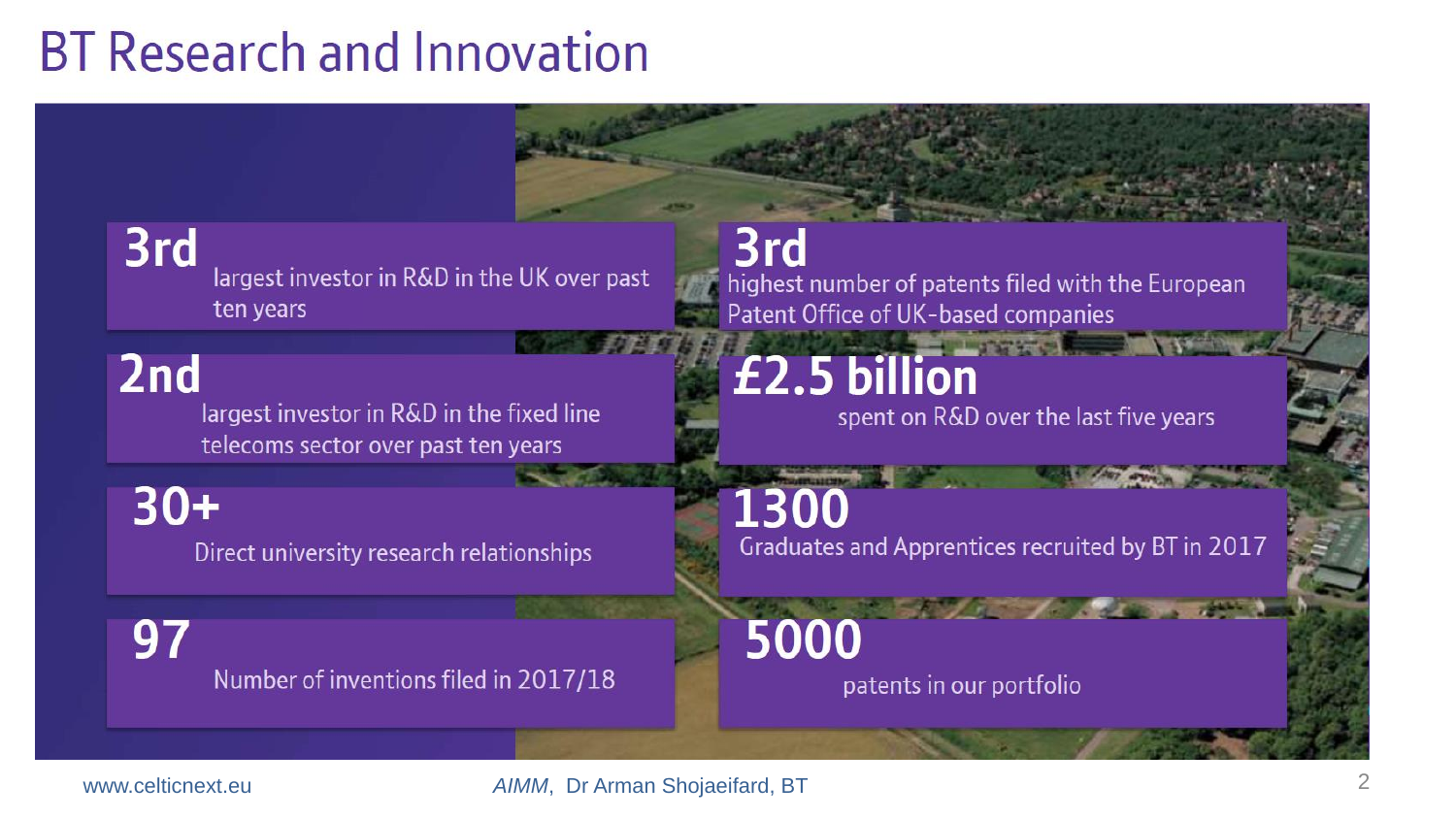

# Massive MIMO: key air-interface technology in 5G





www.celticnext.eu *AIMM*, Dr Arman Shojaeifard, BT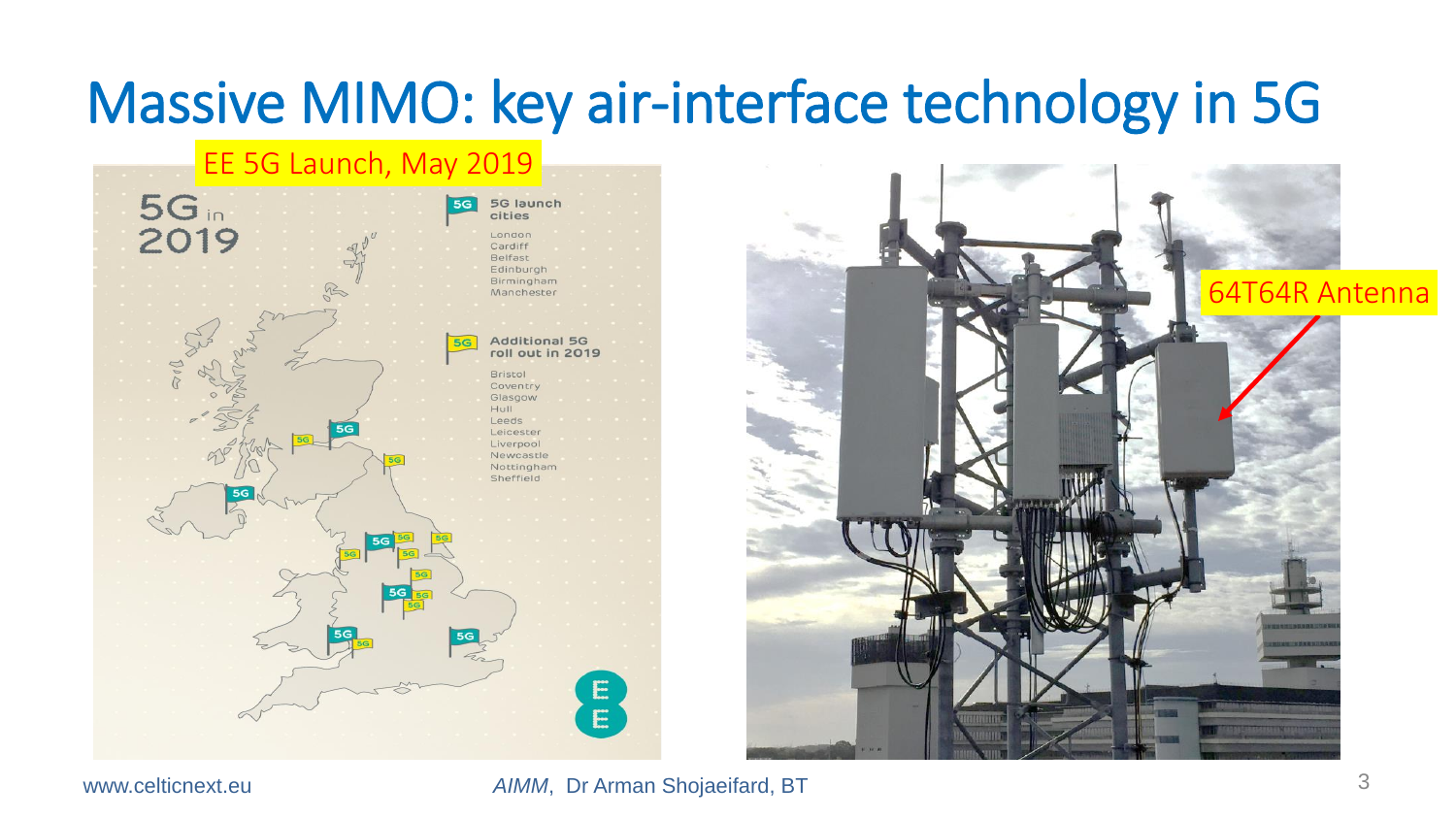# AI-based 5G Radio Access Network

### O-RAN Architecture



- Self-configuration
- Self-healing
- Mobility management
- Interference mitigation
- Energy savings

Self-organising networks (SON) features: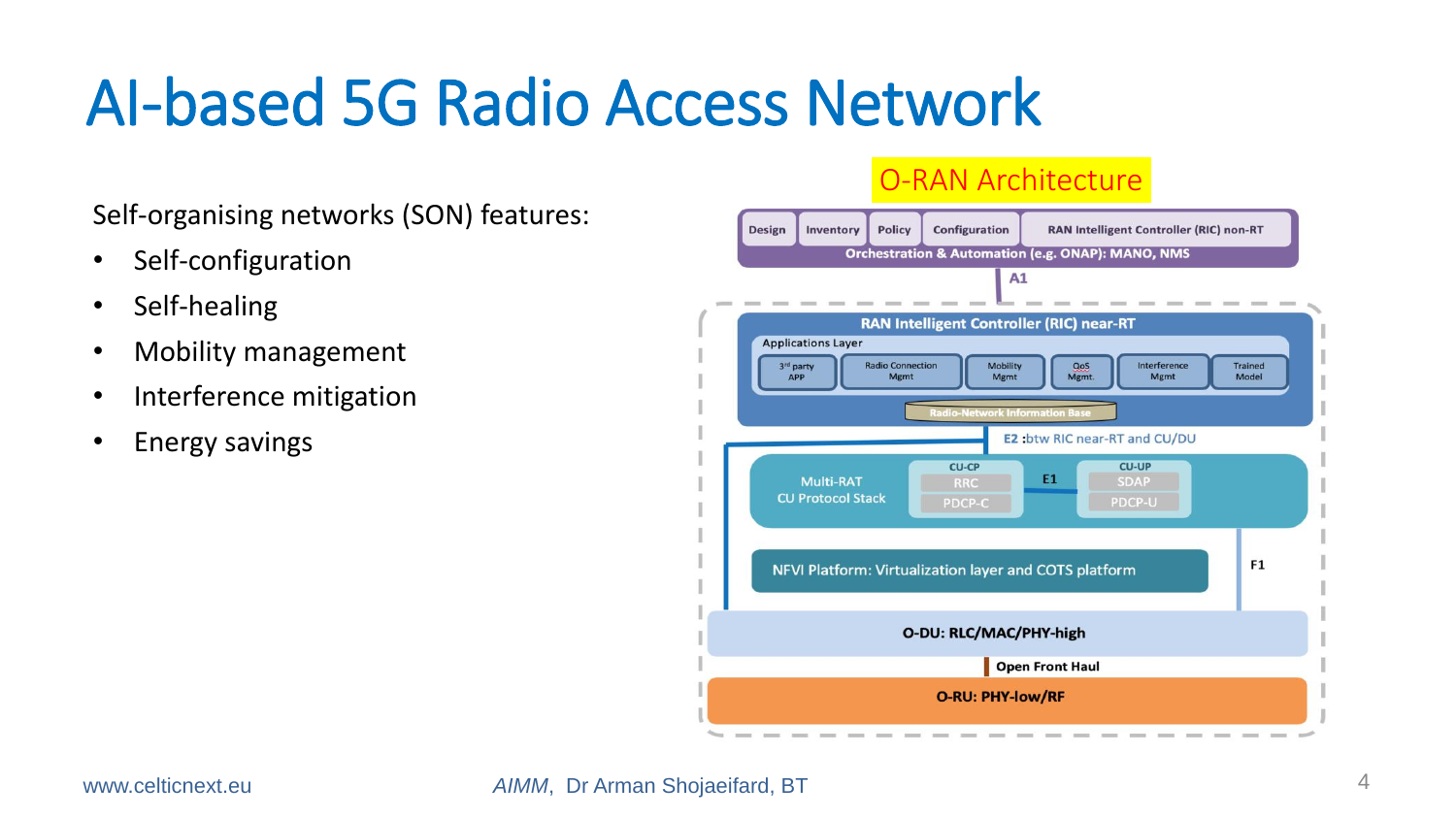# AIMM Introduction

AIMM looks to incorporate AI capabilities in 5G RAN:

- Defining KPIs, use-cases & the business case for AI-based 5G and beyond.
- Exploring novel antenna configurations and the use of intelligent metasurfaces
- Building of comprehensive AI algorithms for 5G RAN management and operation.
- Implementing practical AIMM testbeds for both centralised and cell-less antenna systems.



www.celticnext.eu *AIMM*, Dr Arman Shojaeifard, BT



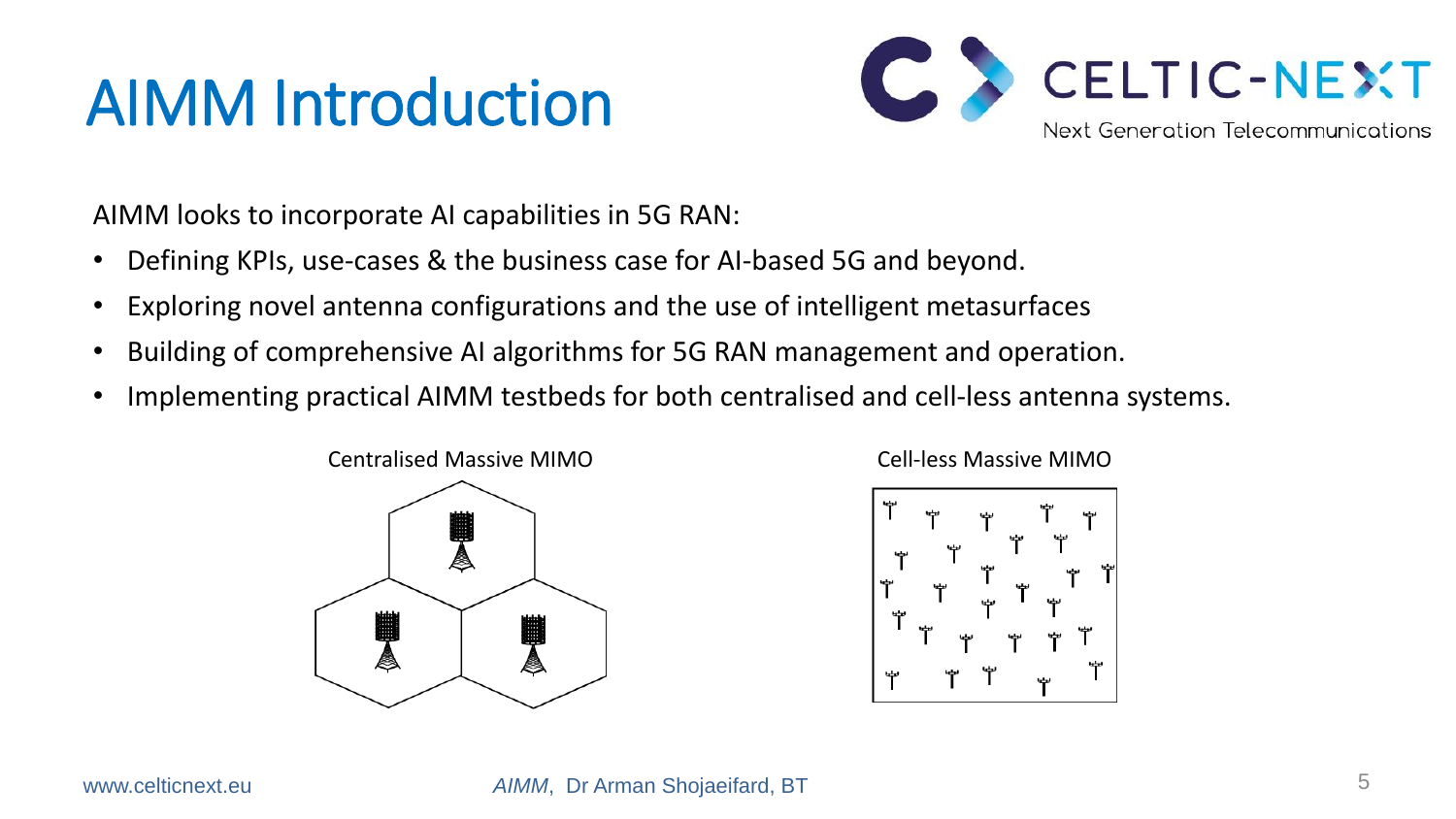

AIMM has already been through the assessment phase and received the CELTIC label. We are looking to potentially bring in additional partners particularly SMEs from other clusters.

www.celticnext.eu *AIMM*, Dr Arman Shojaeifard, BT 6